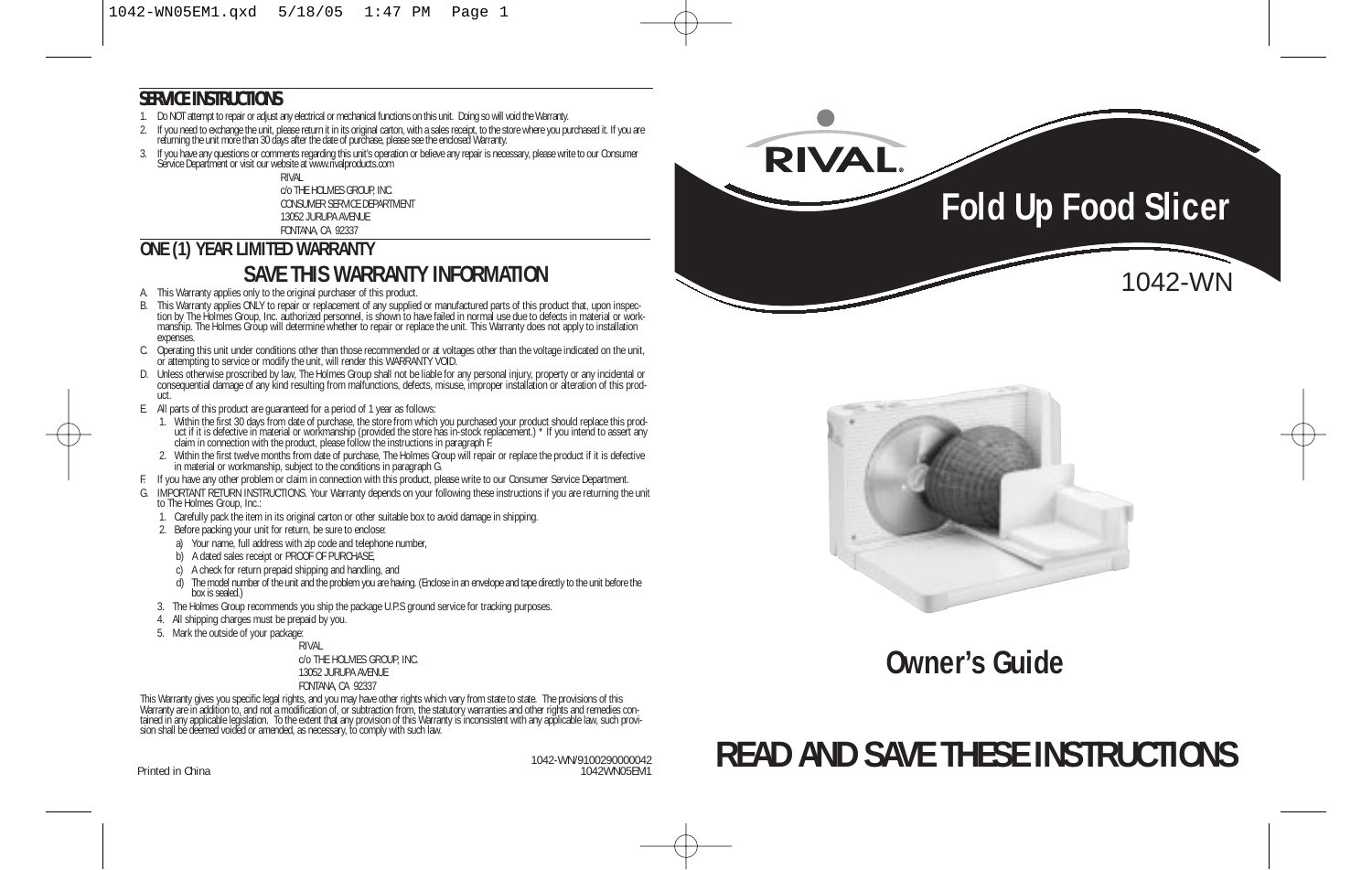# **IMPORTANT SAFEGUARDS**

**When using electrical appliances, basic safety precautions should always be followed, including the following:** 

- 1. **READ ALL INSTRUCTIONS BEFORE USING.**
- 2. To protect against risk of electrical shock, do not put power unit in water or other liquid.
- 3. Close supervision is necessary when any appliance is used by or near children.
- 4. Unplug from outlet when not in use, before putting on or taking off parts, and before cleaning.
- 5. Avoid contacting moving parts. Never feed food by hand. Always use completely assembled slicer with food tray and food pusher.
- 6. Do not operate any appliance with a damaged cord or plug, after the appliance malfunctions, or is dropped or damaged in any manner.
- 7. The use of attachments not recommended or sold by Rival may cause fire, electric shock or injury.
- 8. Do not use outdoors.
- 9. Do not let cord hang over edge of table or counter or touch hot surfaces.
- 10. Do not use appliance for other than intended use.
- 11. Blade is sharp. Handle carefully when cleaning.

# **SAVE THESE INSTRUCTIONS**

This appliance is for **HOUSEHOLD USE ONLY**. No serviceable parts inside. Do not attempt to service this product.

### **POLARIZED PLUG**



This appliance has a polarized plug (one blade is wider than the other). To reduce the risk of electric shock, this plug is intended to fit into a polarized outlet only one way. If the plug does not fit fully into the outlet, reverse the plug. If it

still does not fit, contact a qualified electrician.

Do not attempt to modify the plug in any way. If the plug fits loosely into the AC outlet or if the AC outlet feels warm do not use that outlet.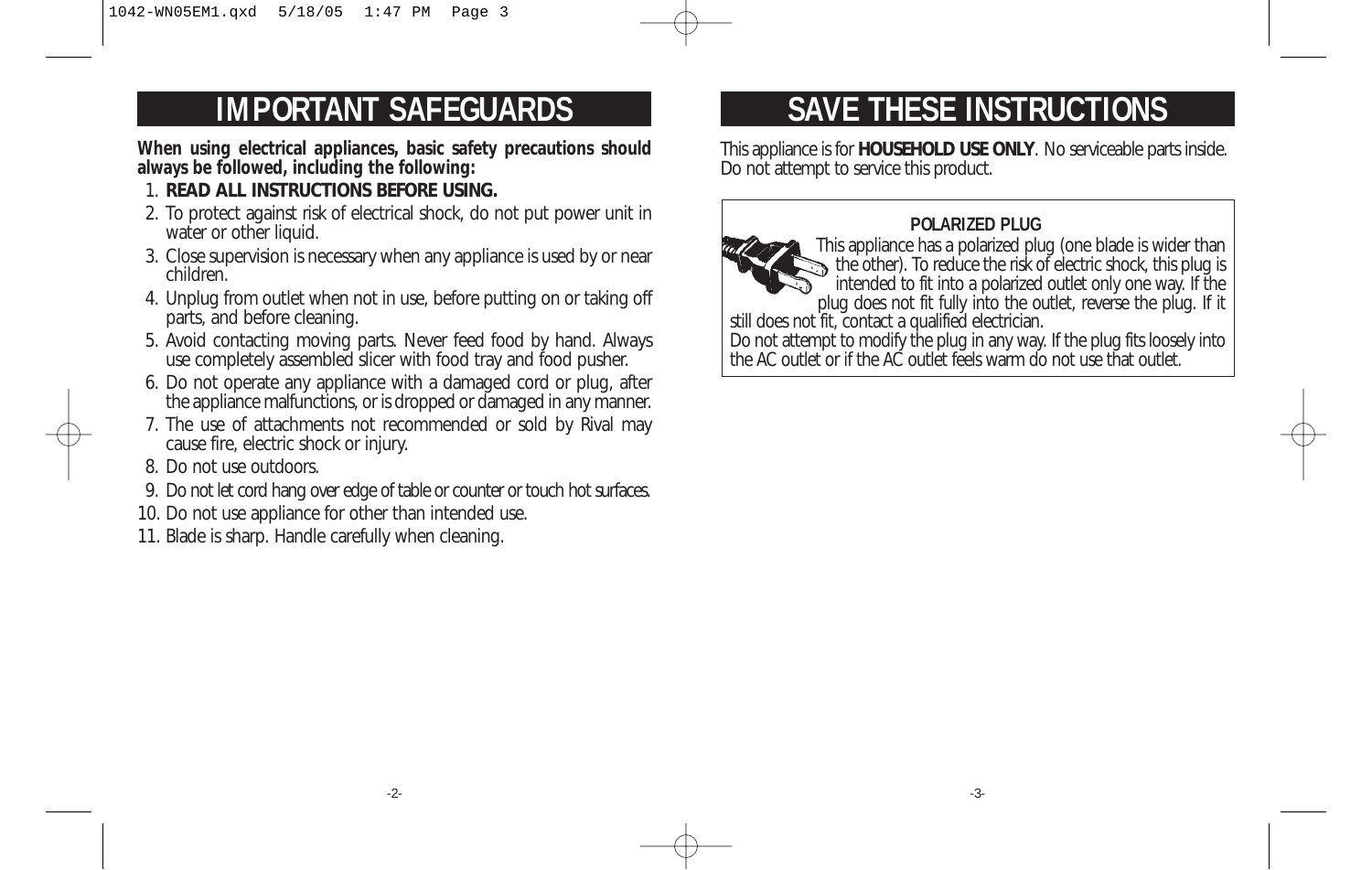### **KNOW YOUR SLICER USING YOUR SLICER**

- 1. Adjustment Plate
- 2. Thickness Adjustment Knob(on back of unit)
- 3. Food Pusher
- 4. Feeder
- 5. Blade
- 6. Safety Switch
- 7. On/Off Switch



1



#### **HOW TO ASSEMBLE:**

- 1. Position slicer on a clean, dry, smooth surface. Unfold platform.
- 2. Hold platform parallel with base. Insert right tab into base followed by the left tab. Pull platform down to lock into place (Fig 1).
- 3. Attach feeder to front edge of platform (Fig 2). Slide tray furthest from blade. Allow tab (under tray) to lock into slot.
- 4. Slide food pusher onto the top of feeder.
- 5. Set thickness control knob for desired thickness. Turn knob clockwise for thicker slices and counterclockwise for thinner slices.
- 6. Slip a plate into recessed area to catch food. **TO SLICE:**

**CAUTION:** Always use feeder and food pusher. Before using for the first time, disassemble and wash slicer. See Care and Cleaning.

- 1. Plug into 120 volt AC outlet.
- 2. Pull food away toward you. Place food on tray.
- 3. Press safety button and keep depressed. Then push ON/OFF button. Motor will only operate when both buttons are pushed.
- 4. Hold food pusher with left hand, keeping thumb protected behind thumb guard as shown. Slide food pusher forward toward blade. Move tray back and forth steadily. Keep food gently pressed against guide for even slices.
- 5. When finished slicing, unplug unit. For safety and blade protection when storing, turn knob to align thickness guide with blade.



Fig. 1